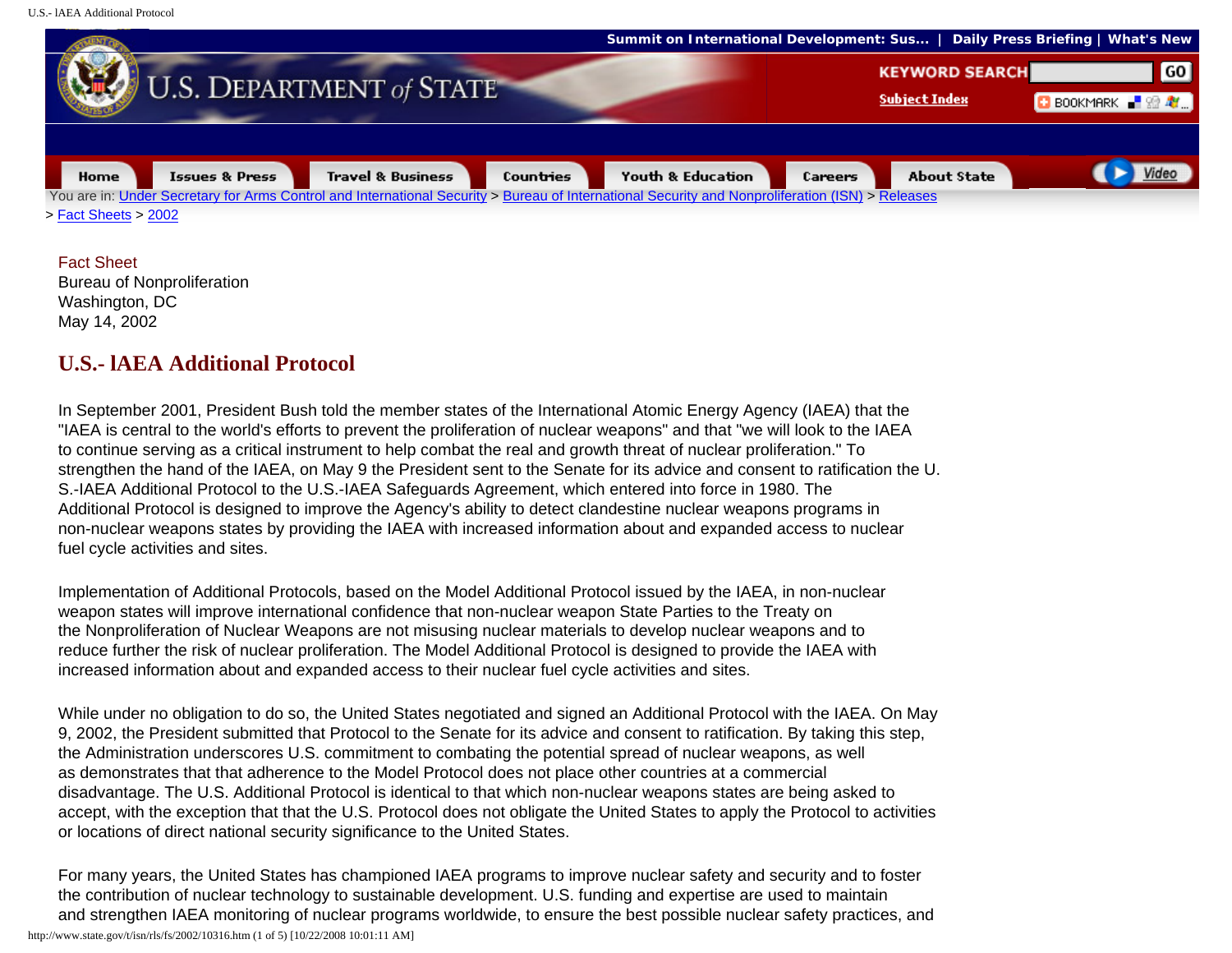to meet human needs through improved agricultural, medical and basic industrial applications of nuclear techniques.

Since September 11, the IAEA has taken on an expanded role in countering the risk of nuclear terrorism. The United States is committed to working with the IAEA and its other member states to enhance nuclear material security and to reduce the risk that any nuclear or other radioactive material could fall into the hands of terrorists.

## **Status of Additional Protocols**

The following 61 States have signed IAEA Additional Protocols, 25 of these have brought their Protocols into force.

|     | <b>State</b>          | <b>Board Approval</b> | Date signed   | In Force      |
|-----|-----------------------|-----------------------|---------------|---------------|
| 1.  | Andorra               | 7 Dec 2000            | 9 Jan 2001    |               |
| 2.  | Armenia               | 23 Sept 1997          | 29 Sept 1997  |               |
| 3.  | Australia             | 23 Sept 1997          | 23 Sept 1997  | 12 Dec 1997   |
| 4.  | Austria <sup>1</sup>  | 11 June 1998          | 22 Sept 1998  | $\star$       |
| 5.  | Azerbaijan            | 7 June 2000           | 5 July 2000   | 29 Nov 2000   |
| 6.  | Bangladesh            | 25 Sept 2000          | 30 Mar 2001   | 30 Mar 2001   |
| 7.  | Belgium <sup>1</sup>  | 11 June 1998          | 22 Sept 1998  |               |
| 8.  | <b>Bulgaria</b>       | 14 Sept 1998          | 24 Sept 1998  | 10 Oct 2000   |
| 9.  | Canada                | 11 June 1998          | 24 Sept 1998  | 8 Sept 2000   |
| 10. | China                 | 25 Nov 1998           | 31 Dec 1998   | 28 March 2002 |
| 11. | Costa Rica            | 29 Nov 2001           | 12 Dec 2001   |               |
| 12. | Croatia               | 14 Sept 1998          | 22 Sept 1998  | 6 July 2000   |
| 13. | Cuba                  | 20 Sept 1999          | 15 Oct 1999   |               |
| 14. | Cyprus                | 25 Nov 1998           | 29 July 1999  |               |
| 15. | <b>Czech Republic</b> | 20 Sept 1999          | 28 Sept 1999  |               |
| 16. | Denmark <sup>1</sup>  | 11 June 1998          | 22 Sept 1998  |               |
| 17. | Ecuador               | 20 Sept 1999          | 1 Oct 1999    | 24 Oct 2001   |
| 18. | Estonia               | 21 March 2000         | 13 April 2000 |               |
| 19. | Finland <sup>1</sup>  | 11 June 1998          | 22 Sept 1998  | $\star$       |
| 20. | France <sup>1</sup>   | 11 June 1998          | 22 Sept 1998  |               |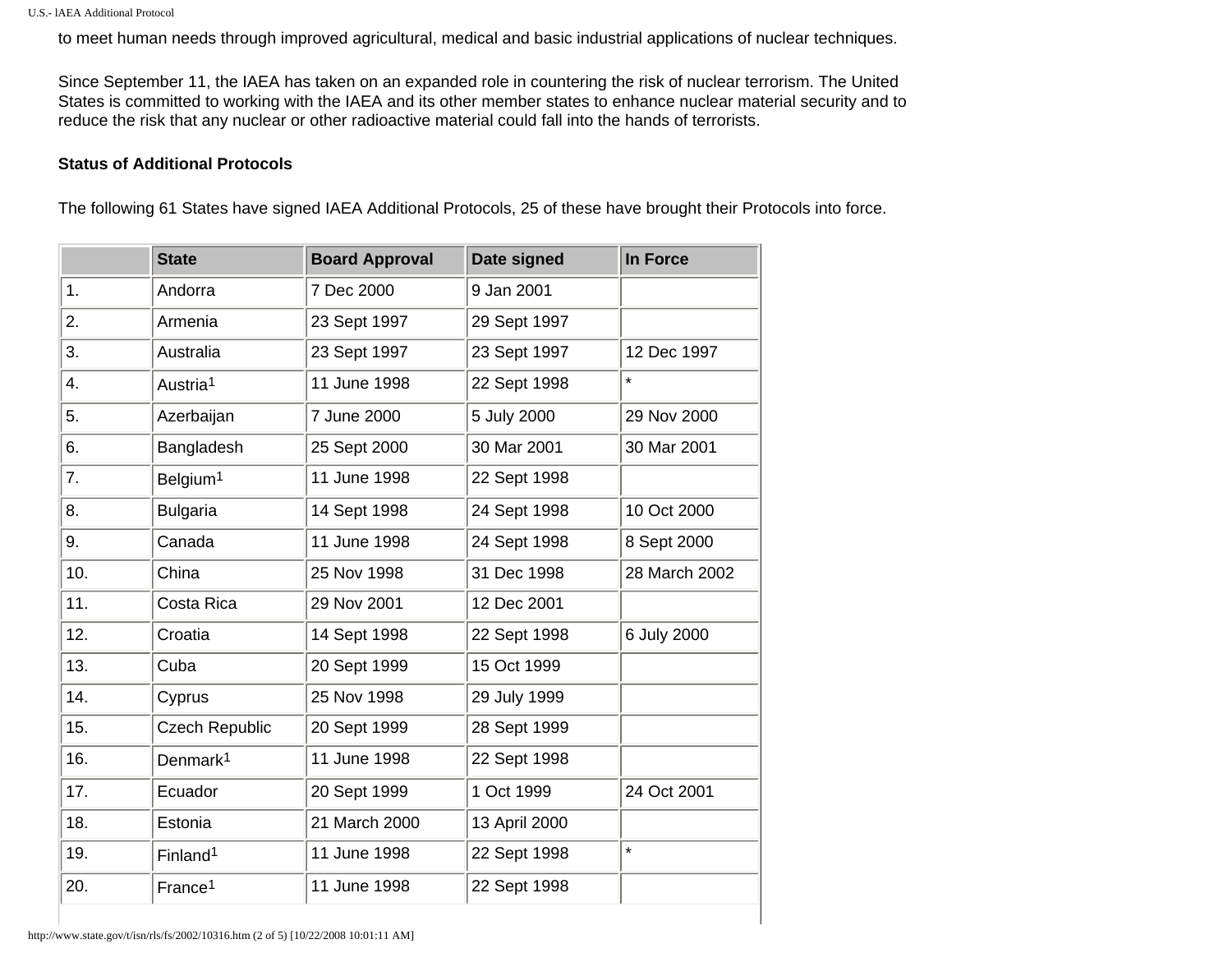| 21. | Georgia                  | 23 Sept 1997  | 29 Sept 1997  |              |
|-----|--------------------------|---------------|---------------|--------------|
| 22. | Germany <sup>1</sup>     | 11 June 1998  | 22 Sept 1998  | ¥            |
| 23. | Ghana                    | 11 June 1998  | 12 June 1998  | provisional  |
| 24. | Greece <sup>1</sup>      | 11 June 1998  | 22 Sept 1998  |              |
| 25. | Guatemala                | 29 Nov 2001   | 14 Dec 2001   |              |
| 26. | Haiti                    | 20 March 2002 |               |              |
| 27. | <b>Holy See</b>          | 14 Sept 1998  | 24 Sept 1998  | 24 Sept 1998 |
| 28. | Hungary                  | 25 Nov 1998   | 26 Nov 1998   | 4 April 2000 |
| 29. | Indonesia                | 20 Sept 1999  | 29 Sept 1999  | 29 Sept 1999 |
| 30. | Ireland <sup>1</sup>     | 11 June 1998  | 22 Sept 1998  |              |
| 31. | Italy <sup>1</sup>       | 11 June 1998  | 22 Sept 1998  |              |
| 32. | Japan                    | 25 Nov 1998   | 4 Dec 1998    | 16 Dec 1999  |
| 33. | Jordan                   | 18 March 1998 | 28 July 1998  | 28 July 1998 |
| 34. | Latvia                   | 7 Dec 2000    | 12 July 2001  | 12 July 2001 |
| 35. | Lithuania                | 8 Dec 1997    | 11 March 1998 | 5 July 2000  |
| 36. | Luxembourg <sup>1</sup>  | 11 June 1998  | 22 Sept 1998  |              |
| 37. | Monaco                   | 25 Nov 1998   | 30 Sept 1999  | 30 Sept 1999 |
| 38. | Mongolia                 | 11 Sept 2001  | 5 Dec 2001    |              |
| 39. | Namibia                  | 21 March 2000 | 22 March 2000 |              |
| 40. | Netherlands <sup>1</sup> | 11 June 1998  | 22 Sept 1998  | ¥            |
| 41. | New Zealand              | 14 Sept 1998  | 24 Sept 1998  | 24 Sept 1998 |
| 42. | Nigeria                  | 7 June 2000   | 20 Sept 2001  |              |
| 43. | Norway                   | 24 March 1999 | 29 Sept 1999  | 16 May 2000  |
| 44. | Panama                   | 29 Nov 2001   | 11 Dec 2001   | 11 Dec 2001  |
| 45. | Peru                     | 10 Dec 1999   | 22 March 2000 | 23 July 2001 |
| 46. | Philippines              | 23 Sept 1997  | 30 Sept 1997  |              |
| 47. | Poland                   | 23 Sept 1997  | 30 Sept 1997  | 5 May 2000   |
| 48. | Portugal <sup>1</sup>    | 11 June 1998  | 22 Sept 1998  | ×            |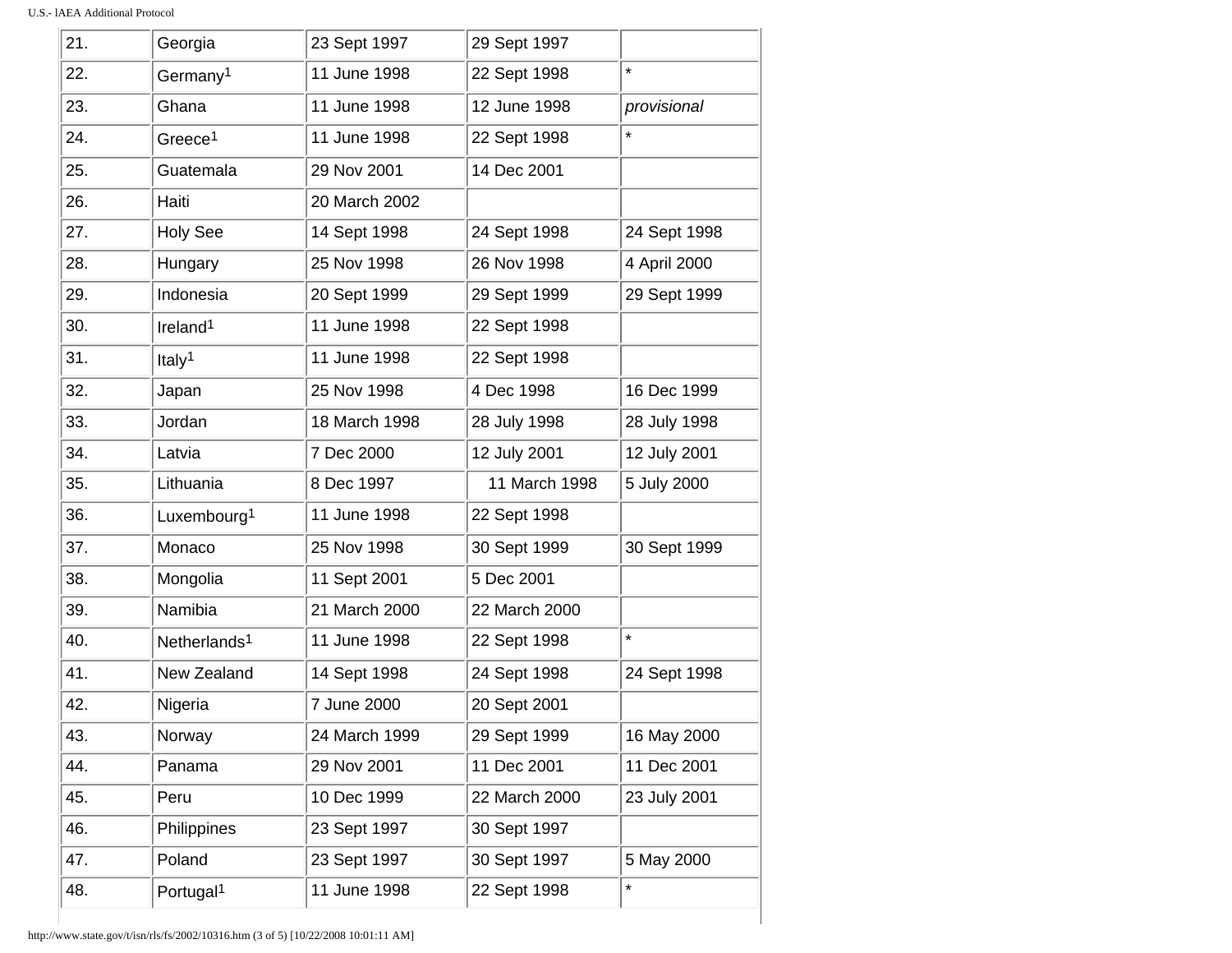| <b>TOTALS</b> |                             | 62            | 61            | 25           |
|---------------|-----------------------------|---------------|---------------|--------------|
| 62.           | Uzbekistan                  | 14 Sept 1998  | 22 Sept 1998  | 21 Dec 1998  |
| 61.           | Uruguay                     | 23 Sept 1997  | 29 Sept 1997  |              |
| 60.           | United States of<br>America | 11 June 1998  | 12 June 1998  |              |
| 59.           | United Kingdom <sup>1</sup> | 11 June 1998  | 22 Sept 1998  | $\star$      |
| 58.           | Ukraine                     | 7 June 2000   | 15 Aug 2000   |              |
| 57.           | Turkey                      | 7 June 2000   | 6 July 2000   | 17 July 2001 |
| 56.           | Switzerland                 | 7 June 2000   | 16 June 2000  |              |
| 55.           | Sweden <sup>1</sup>         | 11 June 1998  | 22 Sept 1998  | $\star$      |
| 54.           | Spain <sup>1</sup>          | 11 June 1998  | 22 Sept 1998  | $\star$      |
| 53.           | Slovenia                    | 25 Nov 1998   | 26 Nov 1998   | 22 Aug 2000  |
| 52.           | Slovakia                    | 14 Sept 1998  | 27 Sept 1999  |              |
| 51.           | Russia                      | 21 March 2000 | 22 March 2000 |              |
| 50.           | Romania                     | 9 June 1999   | 11 June 1999  | 7 July 2000  |
| 49.           | Republic of Korea           | 24 March 1999 | 21 June 1999  |              |

The IAEA BOG approved the IAEA-EURATOM Additional Protocol on June 11, 1998, and it was signed on September 22, 1998.

<sup>1</sup> All 15 EU States have concluded Additional Protocols with EURATOM and the Agency.

\*The Agency has received notification from these States that they have fulfilled their own internal requirements for entry into force. The AP will enter into force on the date when the Agency receives written notification from the EU States and EURATOM that their respective requirements for entry into force have been met.

**LE BACK TO TOP**